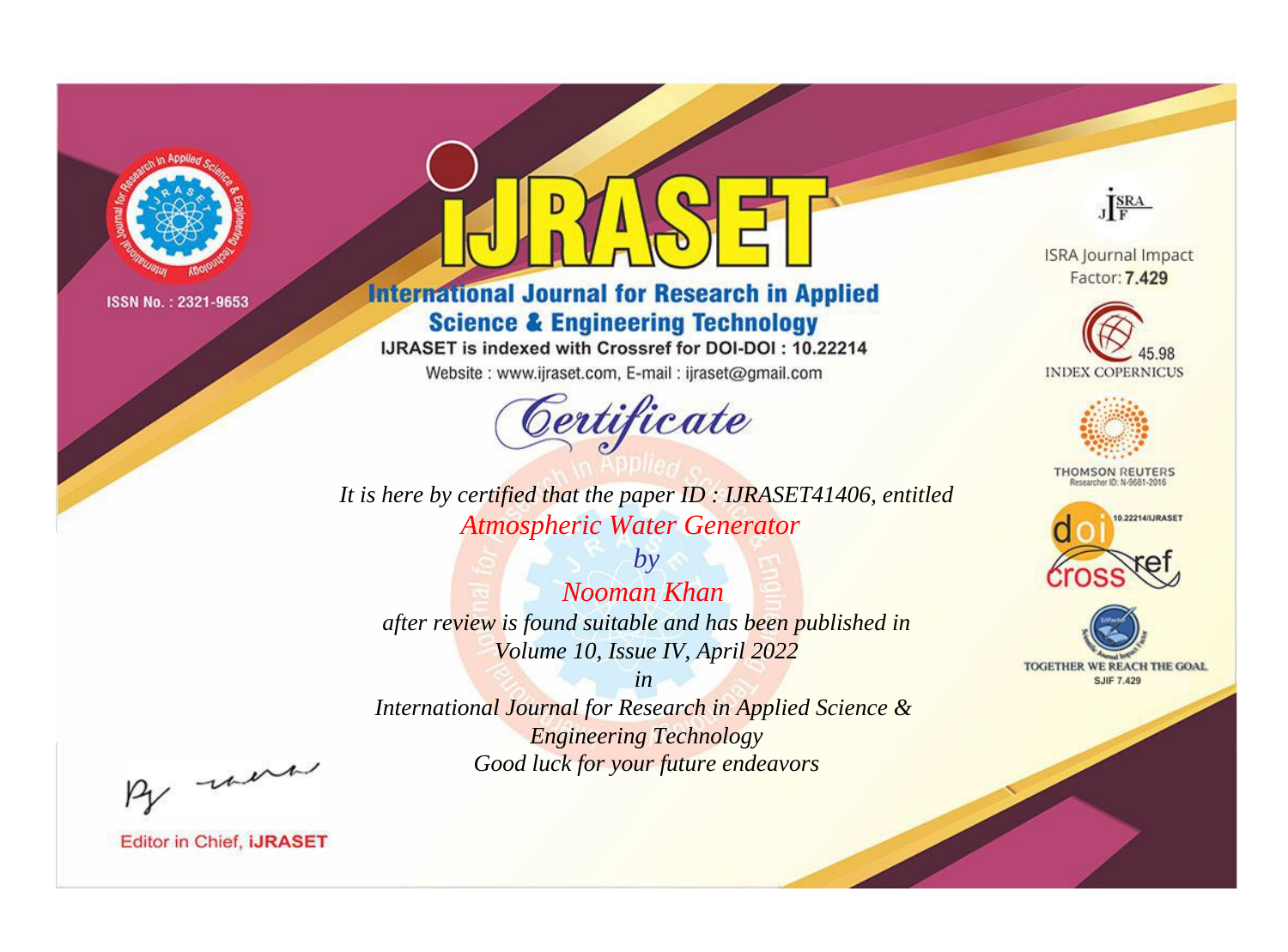

# **International Journal for Research in Applied Science & Engineering Technology**

IJRASET is indexed with Crossref for DOI-DOI: 10.22214

Website: www.ijraset.com, E-mail: ijraset@gmail.com



**ISRA Journal Impact** Factor: 7.429

JERA





**THOMSON REUTERS** 



TOGETHER WE REACH THE GOAL **SJIF 7.429** 

*It is here by certified that the paper ID : IJRASET41406, entitled Atmospheric Water Generator*

*by Sarfraz Khan after review is found suitable and has been published in Volume 10, Issue IV, April 2022*

*in* 

*International Journal for Research in Applied Science & Engineering Technology Good luck for your future endeavors*

By morn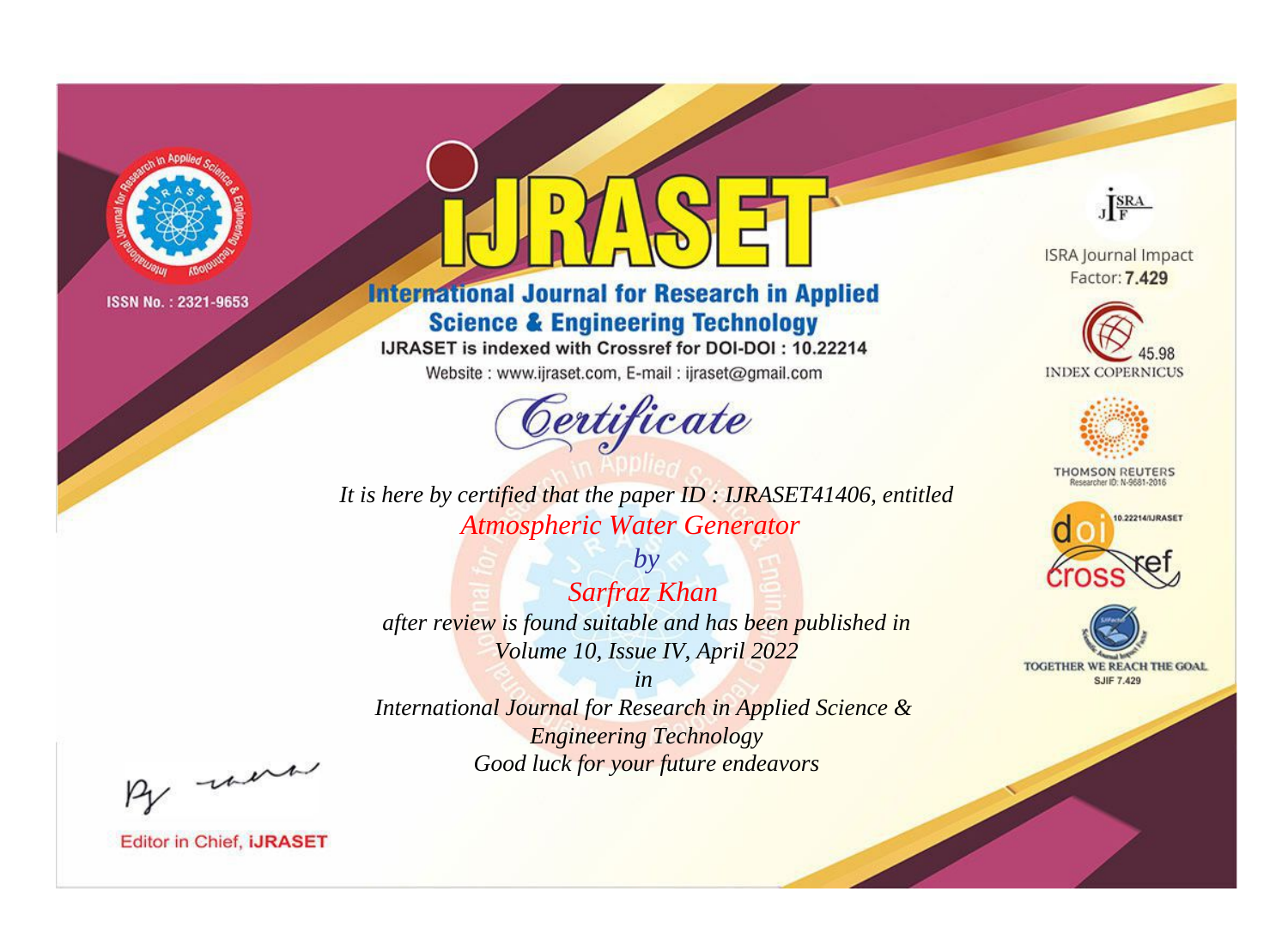

# **International Journal for Research in Applied Science & Engineering Technology**

IJRASET is indexed with Crossref for DOI-DOI: 10.22214

Website: www.ijraset.com, E-mail: ijraset@gmail.com



**ISRA Journal Impact** 

JERA

Factor: 7.429





**THOMSON REUTERS** 



TOGETHER WE REACH THE GOAL **SJIF 7.429** 

*It is here by certified that the paper ID : IJRASET41406, entitled Atmospheric Water Generator*

*by Qais Khorajiya after review is found suitable and has been published in Volume 10, Issue IV, April 2022*

*in* 

*International Journal for Research in Applied Science & Engineering Technology Good luck for your future endeavors*

By morn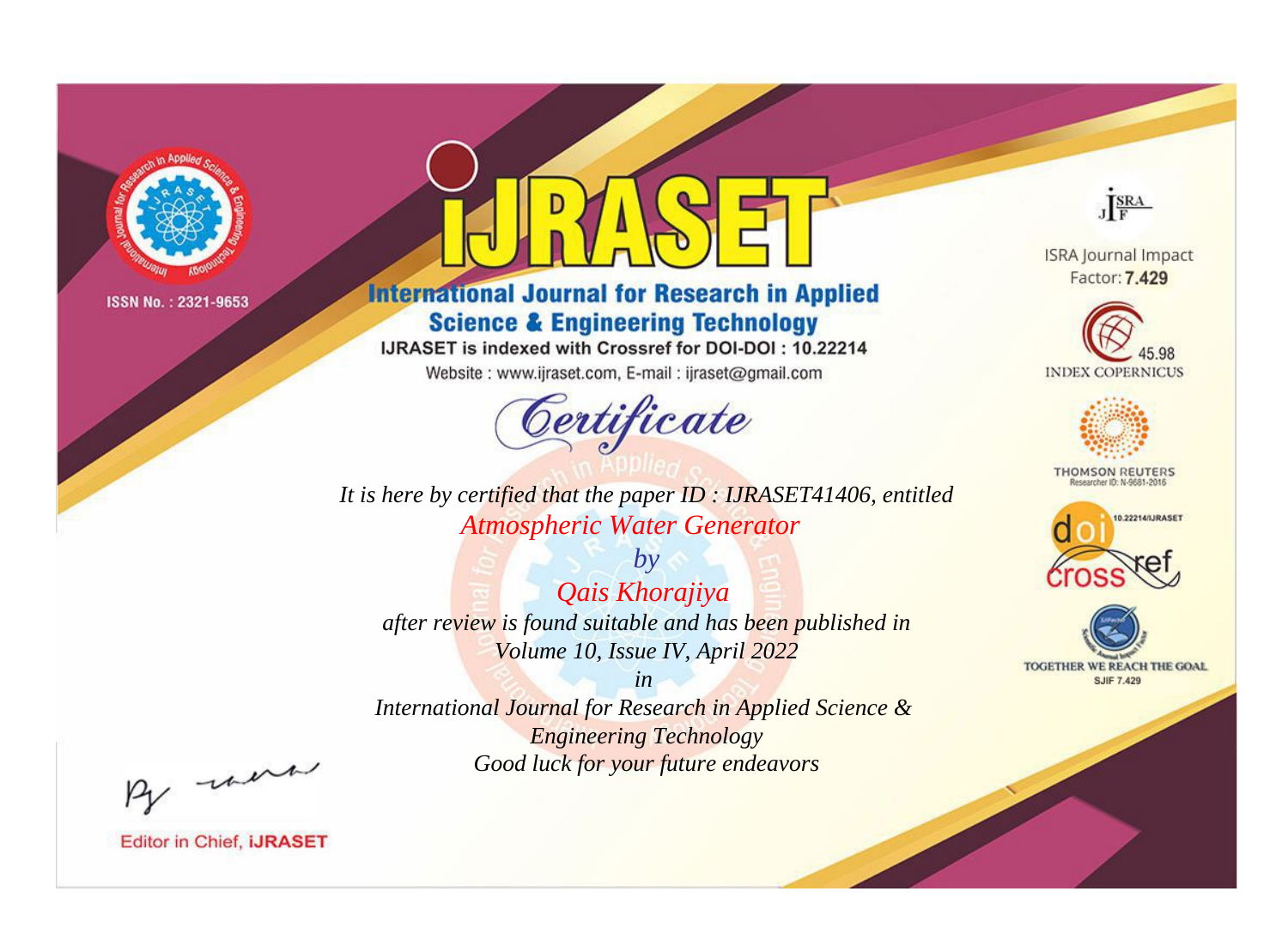

# **International Journal for Research in Applied Science & Engineering Technology**

IJRASET is indexed with Crossref for DOI-DOI: 10.22214

Website: www.ijraset.com, E-mail: ijraset@gmail.com



**ISRA Journal Impact** 

JERA

Factor: 7.429





**THOMSON REUTERS** 



TOGETHER WE REACH THE GOAL **SJIF 7.429** 

*It is here by certified that the paper ID : IJRASET41406, entitled Atmospheric Water Generator*

*by Jamdar Sairan after review is found suitable and has been published in Volume 10, Issue IV, April 2022*

*in* 

*International Journal for Research in Applied Science & Engineering Technology Good luck for your future endeavors*

By morn